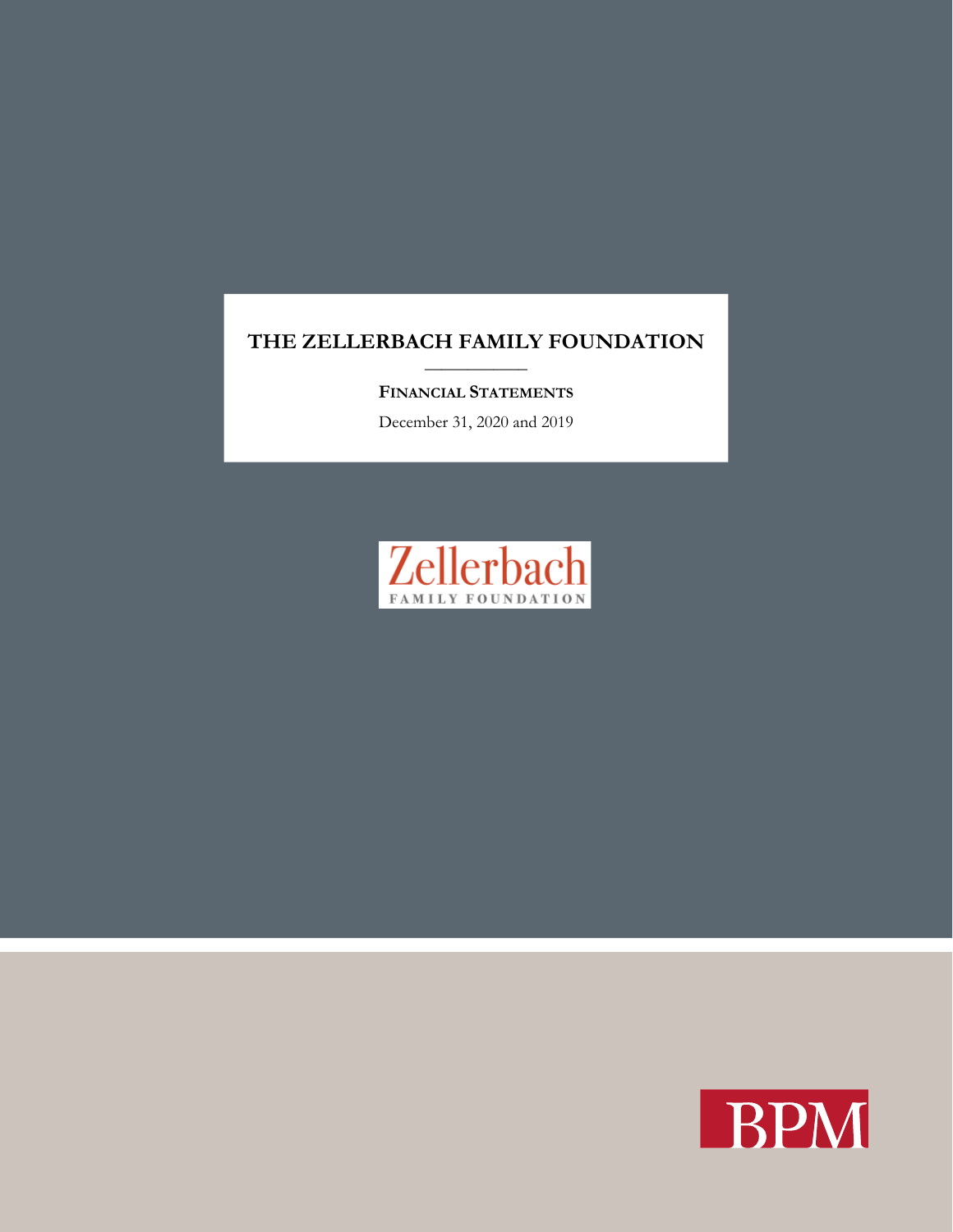# **T ABLE OF C ONTENTS**

|                                                    | Page(s)        |
|----------------------------------------------------|----------------|
| Independent Auditors' Report                       | $\mathbf{1}$   |
| <b>Financial Statements:</b>                       |                |
| Statements of Financial Position                   | 2              |
| Statements of Activities and Changes in Net Assets | 3              |
| <b>Statements of Cash Flows</b>                    | $\overline{4}$ |
| Notes to Financial Statements                      | $5 - 15$       |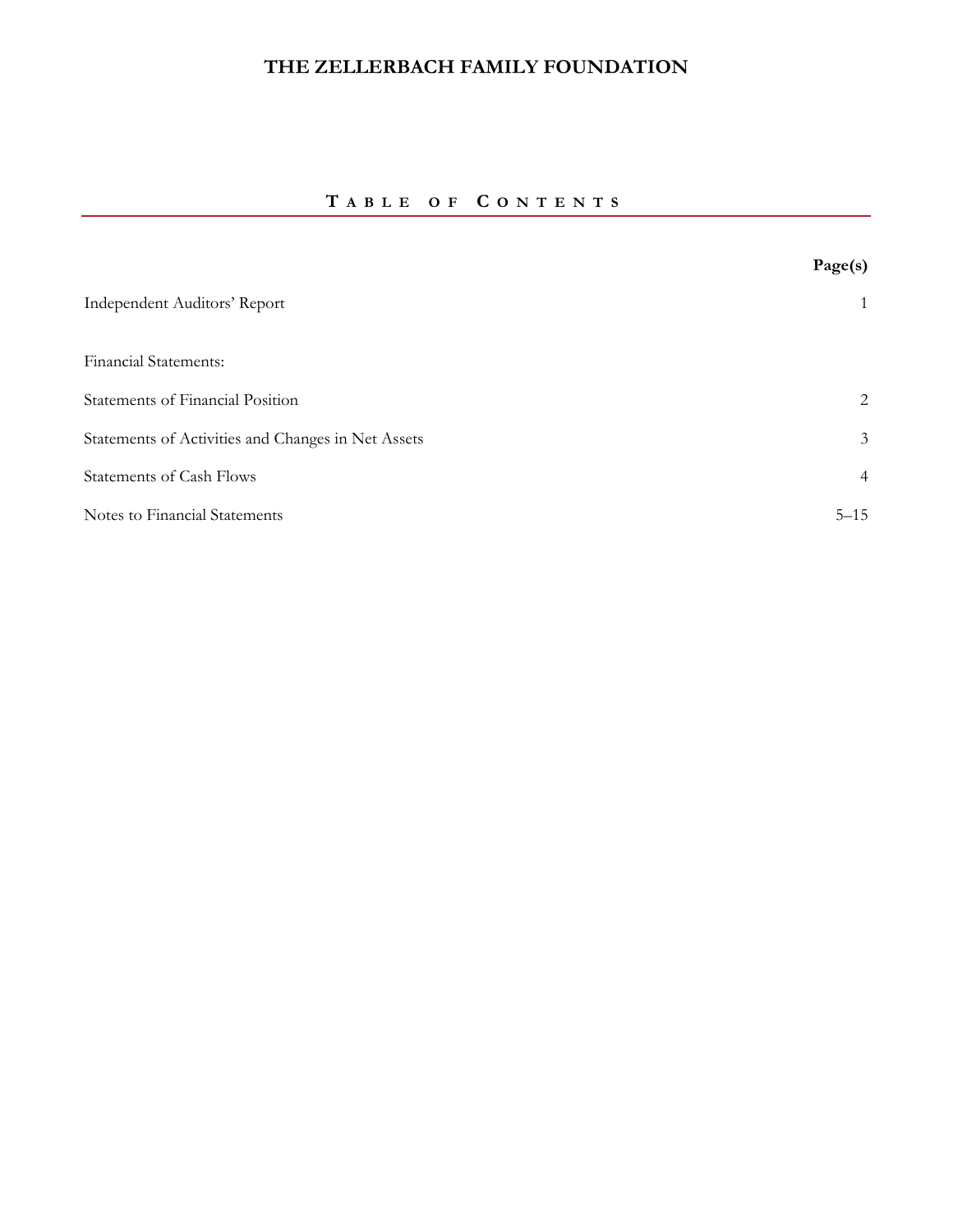

## **INDEPENDENT AUDITORS' REPORT**

To the Board of Directors of The Zellerbach Family Foundation San Francisco, California

We have audited the accompanying financial statements of The Zellerbach Family Foundation, which comprise the statements of financial position as of December 31, 2020 and 2019, and the related statements of activities and changes in net assets, and cash flows for the years then ended, and the related notes to the financial statements.

## **Management's Responsibility for the Financial Statements**

Management is responsible for the preparation and fair presentation of these financial statements in accordance with accounting principles generally accepted in the United States of America; this includes the design, implementation, and maintenance of internal control relevant to the preparation and fair presentation of financial statements that are free from material misstatement, whether due to fraud or error.

## **Auditors' Responsibility**

Our responsibility is to express an opinion on these financial statements based on our audits. We conducted our audits in accordance with auditing standards generally accepted in the United States of America. Those standards require that we plan and perform the audit to obtain reasonable assurance about whether the financial statements are free from material misstatement.

An audit involves performing procedures to obtain audit evidence about the amounts and disclosures in the financial statements. The procedures selected depend on the auditors' judgment, including the assessment of the risks of material misstatement of the financial statements, whether due to fraud or error. In making those risk assessments, the auditor considers internal control relevant to the entity's preparation and fair presentation of the financial statements in order to design audit procedures that are appropriate in the circumstances, but not for the purpose of expressing an opinion on the effectiveness of the entity's internal control. Accordingly, we express no such opinion. An audit also includes evaluating the appropriateness of accounting policies used and the reasonableness of significant accounting estimates made by management, as well as evaluating the overall presentation of the financial statements.

We believe that the audit evidence we have obtained is sufficient and appropriate to provide a basis for our audit opinion.

## **Opinion**

In our opinion, the financial statements referred to above present fairly, in all material respects, the financial position of The Zellerbach Family Foundation as of December 31, 2020 and 2019, and the changes in its net assets and its cash flows for the years then ended in accordance with accounting principles generally accepted in the United States of America.

San Francisco, California July 16, 2021

## **bpmcpa.com**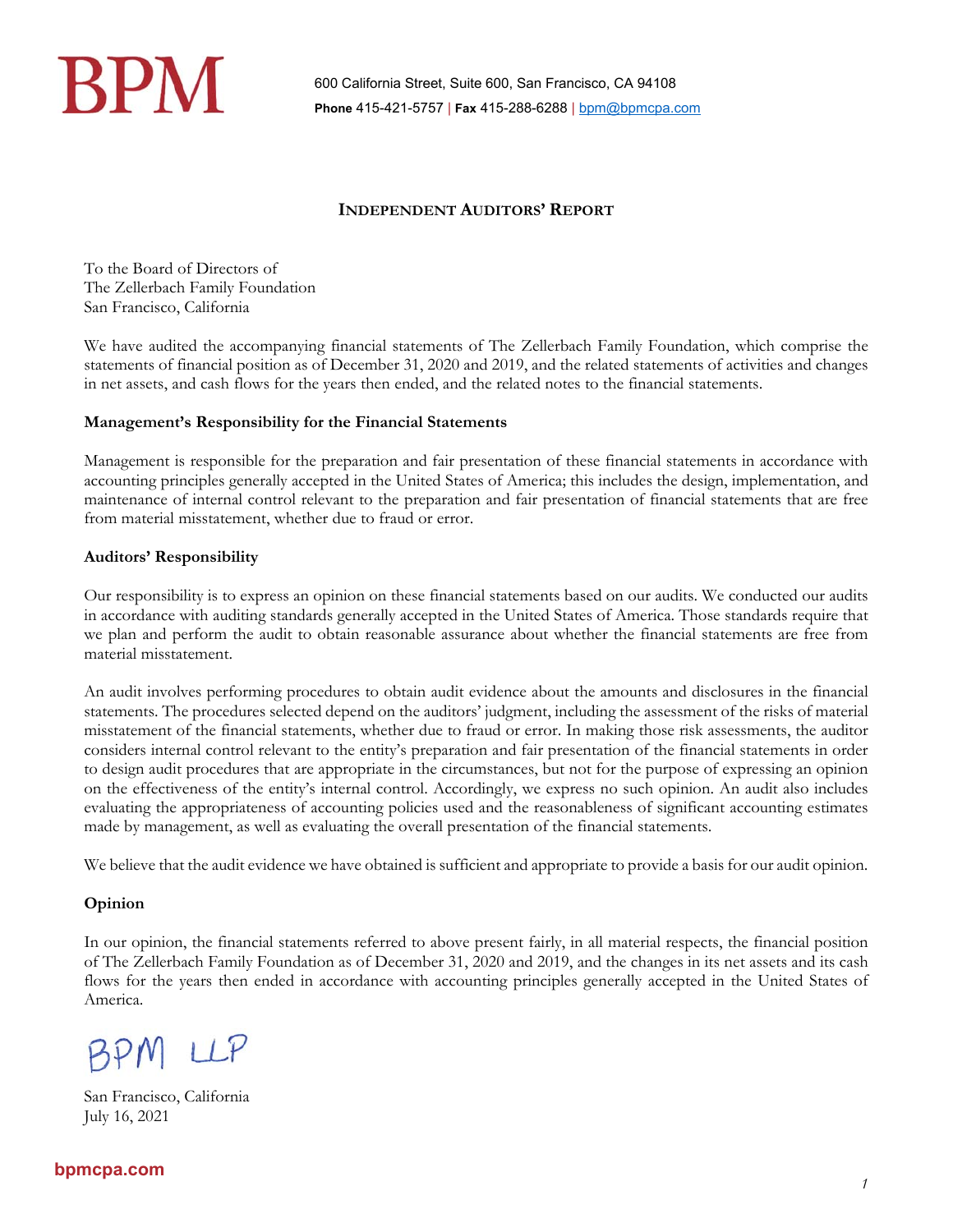# **STATEMENTS OF FINANCIAL POSITION**

As of December 31, 2020 and 2019

|                                                    | 2020              | 2019                 |
|----------------------------------------------------|-------------------|----------------------|
| <b>ASSETS</b>                                      |                   |                      |
| Cash and cash equivalents                          | \$<br>5,401,354   | \$<br>1,016,487      |
| Investments, at fair value                         | 151,943,700       | 141,444,851          |
| Receivables from unsettled investment transactions | 615,474           | 12,610               |
| Right of use asset                                 | 1,028,005         | 1,264,226            |
| Property and equipment, net                        | 268,144           | 338,790              |
| Other assets                                       | 49,634            | 49,634               |
| Total assets                                       | 159,306,311<br>\$ | 144, 126, 598<br>S   |
| <b>LIABILITIES AND NET ASSETS</b>                  |                   |                      |
| Liabilities:                                       |                   |                      |
| Grants payable                                     | \$<br>452,000     | \$<br>565,000        |
| Accounts payable and accrued expenses              | 192,408           | 239,292              |
| Lease liability                                    | 1,281,000         | 1,560,000            |
| Deferred federal excise tax                        | 592,835           | 400,335              |
| Total liabilities                                  | 2,518,243         | 2,764,627            |
| Net assets without donor restrictions              | 156,788,068       | 141,361,971          |
| Total liabilities and net assets                   | 159,306,311<br>Ж  | 144, 126, 598<br>SS. |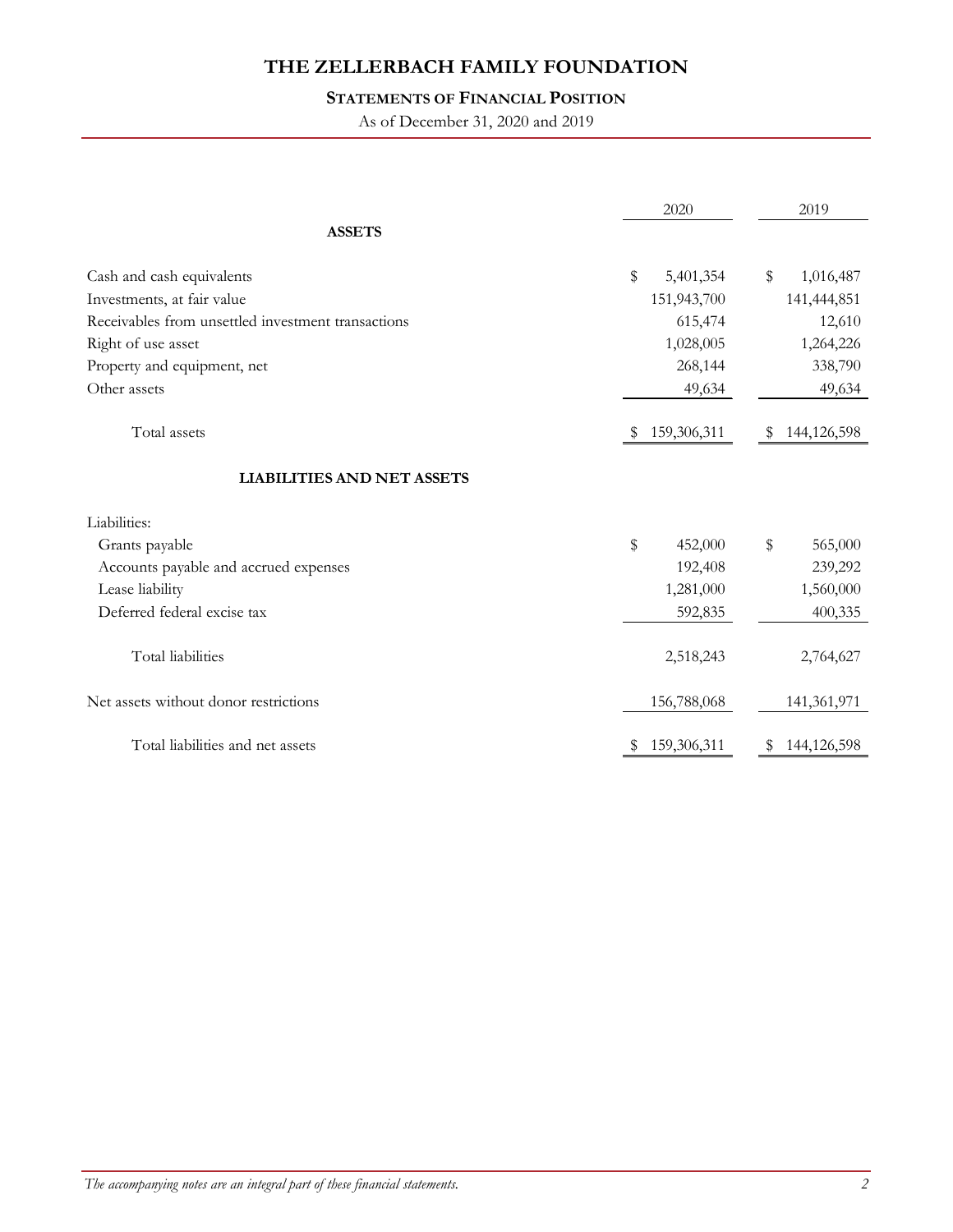## **STATEMENTS OF ACTIVITIES AND CHANGES IN NET ASSETS**

For the year ended December 31, 2020 and 2019

| Net investment income:                            |               |                  |
|---------------------------------------------------|---------------|------------------|
| Dividends, interest, and other income             | \$<br>669,907 | \$<br>662,387    |
| Net realized and unrealized gain on investments   | 22,339,623    | 19,037,474       |
| Net investment income before federal excise taxes | 23,009,530    | 19,699,861       |
| Federal excise and income tax expense             | 322,677       | 235,938          |
| Net investment income                             | 22,686,853    | 19,463,923       |
| Support                                           | 30,000        | 30,000           |
| Total investment income and support               | 22,716,853    | 19,493,923       |
| Expenses:                                         |               |                  |
| Program:                                          |               |                  |
| Grants                                            | 5,025,775     | 5,074,520        |
| Salaries and benefits                             | 983,577       | 966,138          |
| Occupancy                                         | 221,046       | 219,144          |
| Depreciation                                      | 53,990        | 53,018           |
| Memberships                                       | 35,038        | 44,088           |
| Office expenses                                   | 25,696        | 39,262           |
| Professional services                             | 47,955        | 32,446           |
| Total program                                     | 6,393,077     | 6,428,616        |
| General and administrative:                       |               |                  |
| Salaries and benefits                             | 443,987       | 419,373          |
| Occupancy                                         | 87,321        | 92,541           |
| Depreciation                                      | 21,328        | 22,389           |
| Office expenses                                   | 51,911        | 80,425           |
| Professional services                             | 293,132       | 137,835          |
| Total general and administrative                  | 897,679       | 752,563          |
| Total expenses                                    | 7,290,756     | 7,181,179        |
| Change in net assets                              | 15,426,097    | 12,312,744       |
| Net assets without donor restrictions:            |               |                  |
| Beginning of year                                 | 141,361,971   | 129,049,227      |
| End of year                                       | 156,788,068   | 141,361,971<br>S |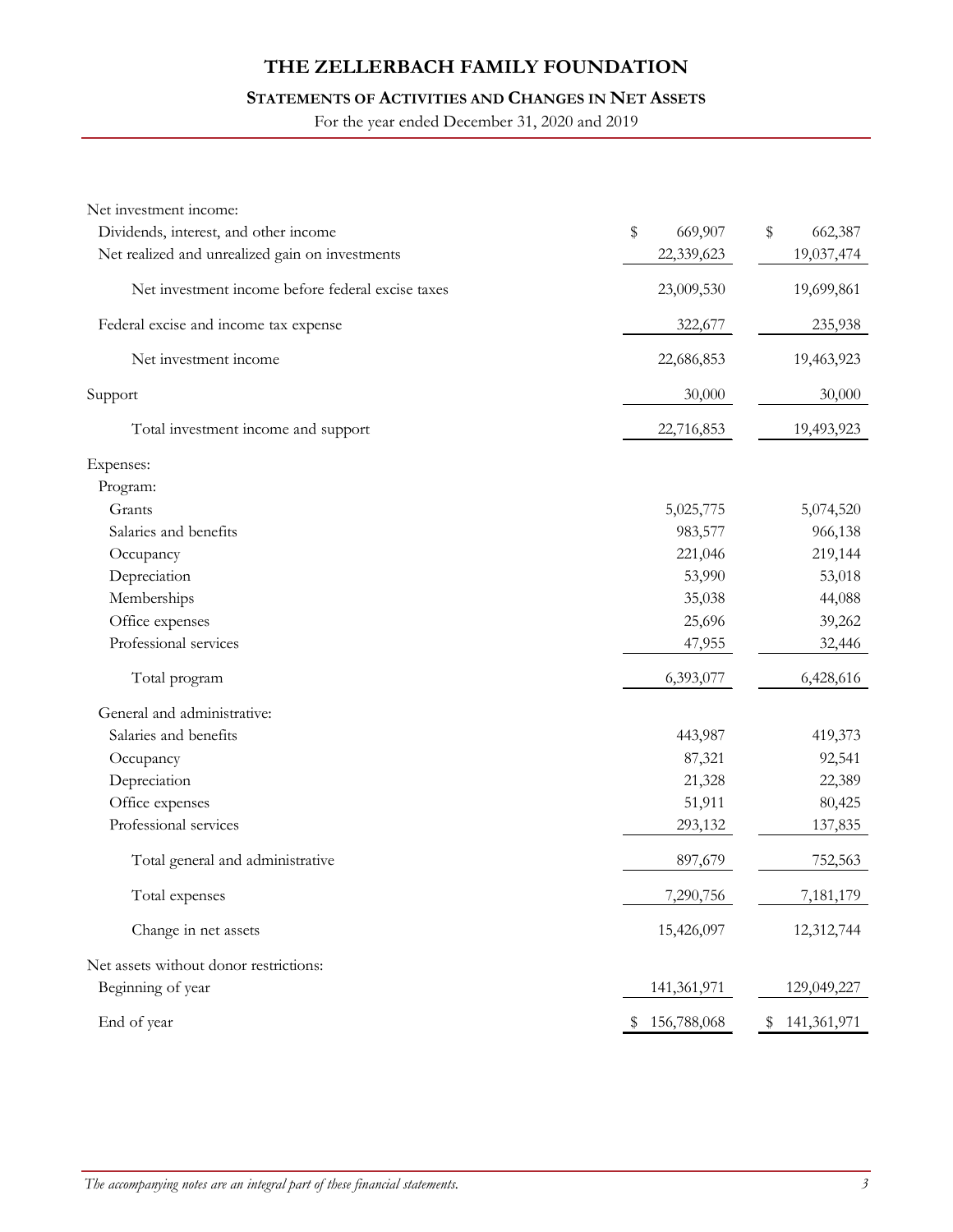# **STATEMENTS OF CASH FLOWS**

For the years ended December 31, 2020 and 2019

|                                              | 2020         | 2019         |
|----------------------------------------------|--------------|--------------|
| Cash flows from operating activities:        |              |              |
| Contributions                                | \$<br>55,000 | \$<br>30,000 |
| Interest and dividends received              | 607,567      | 582,822      |
| Grants paid                                  | (5,313,775)  | (4,695,220)  |
| Cash paid for payroll and benefits           | (1,373,511)  | (1,371,430)  |
| Cash paid for other administrative expenses  | (800, 314)   | (692, 676)   |
| Cash paid for investment related expenses    | (250, 256)   | (250, 685)   |
| Excise taxes paid                            | (85,677)     | (241, 202)   |
| Net cash used in operating activities        | (7,160,966)  | (6,638,391)  |
| Cash flows from investing activities:        |              |              |
| Purchases of property and equipment          | (4,672)      |              |
| Purchases of investments                     | (14,300,000) | (16,300,000) |
| Proceeds from sales of investments           | 22,989,231   | 21,956,902   |
| Capital calls for alternative investments    | (3,439,906)  | (3,250,784)  |
| Distributions from alternative investments   | 6,301,180    | 4,670,656    |
| Net cash provided by investing activities    | 11,545,833   | 7,076,774    |
| Change in cash                               | 4,384,867    | 438,383      |
| Cash and cash equivalents, beginning of year | 1,016,487    | 578,104      |
| Cash and cash equivalents, end of year       | 5,401,354    | 1,016,487    |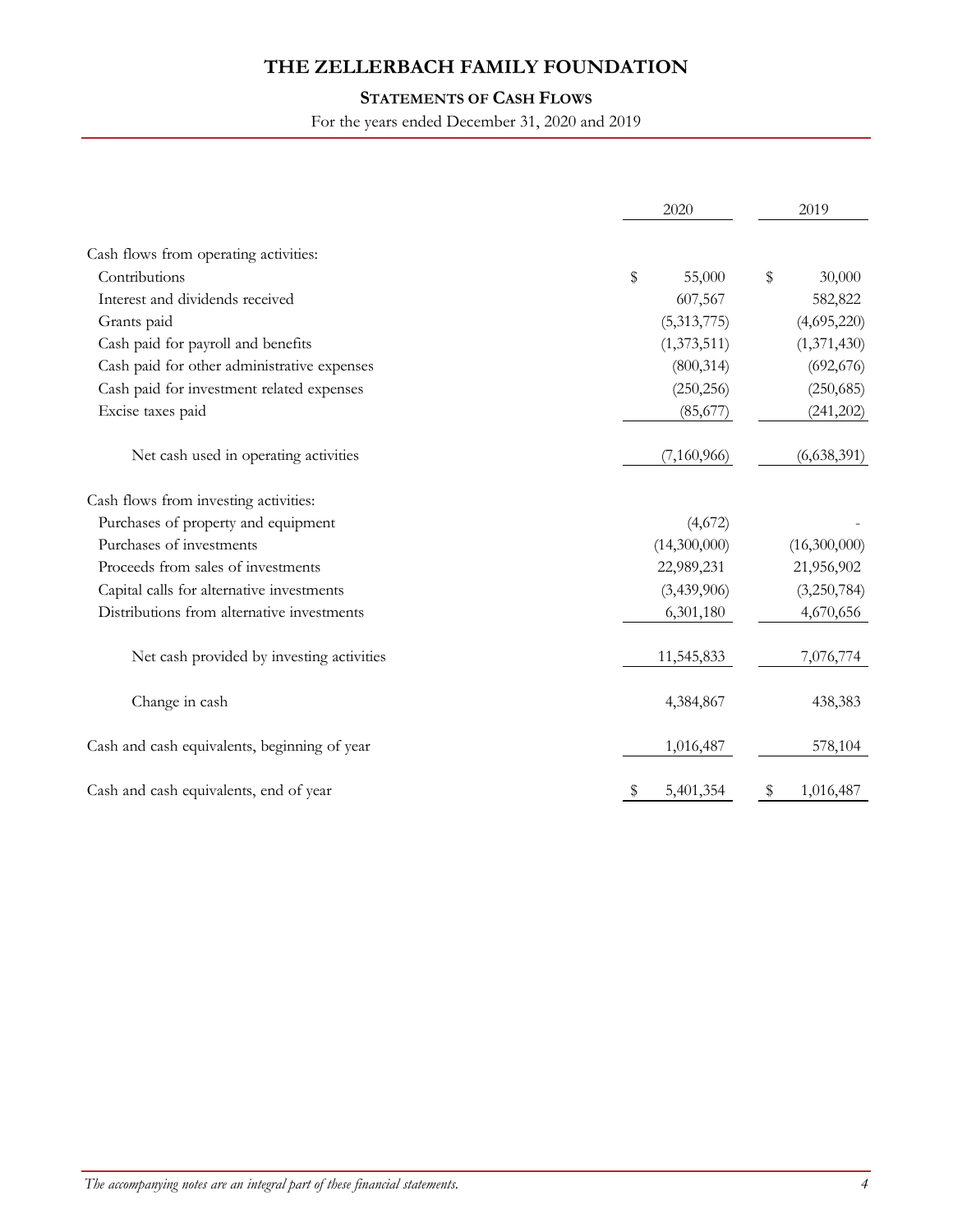### **NOTES TO FINANCIAL STATEMENTS**

December 31, 2020 and 2019

### **1. Organization**

The Zellerbach Family Foundation (the "Foundation") is a private family foundation established in 1956. The Foundation's mission is to be a catalyst for constructive social change by initiating and investing in efforts that strengthen families and communities in the San Francisco Bay Area. Funding priorities include the following program categories: immigrants and refugees, public social service systems, and promoting culture.

The Foundation receives partial funding for its community arts program from one other private foundation and one community foundation as described in Note 2.

The Foundation's administrative offices are located in San Francisco, California.

## **2. Significant Accounting Policies**

### **Basis of Presentation and Description of Net Assets**

The Foundation uses the accrual basis of accounting in accordance with U.S. generally accepted principles and reports information regarding its financial position and activities according to their classes of net assets: with donor restrictions and without donor restrictions.

**Net Assets without Donor Restrictions:** The part of net assets of the Foundation that is not subject to donor-imposed restrictions (donors include other types of contributors, including makers of certain grants).

**Net Assets with Donor Restrictions:** The part of net assets of the Foundation that is subject to donor imposed restrictions (donors include other types of contributors, including makers of certain grants). When restrictions are satisfied in the same accounting period as the receipt of the contribution, the Foundation reports both the revenue and related expense in the net assets without donor restrictions class. At December 31, 2020 and 2019, the Foundation did not have any net assets with donor restrictions.

## **Cash and Cash Equivalents**

Cash and cash equivalents consist of cash and short-term commercial paper with maturities of three months or less at date of purchase.

#### **Investments**

The Foundation reports investments at fair value. Realized gains and losses resulting from sales of securities are calculated on an adjusted cost based on the trade date for publicly traded investments or upon closing of the transaction for private investments. Dividend and interest income and other partnership income from alternative investments are accrued when earned. The fair value of alternative investments, global and fixed income funds is further described under the fair value measurement policy below.

Investment transactions are recorded on a trade-date basis. Receivables or payables from unsettled investment transactions represents cash received subsequent to year-end for sales or purchases of investments consummated prior to year-end. Investment management and advisory fees are recorded with net realized and unrealized gains (losses) on the statement of activities and changes in net assets and include direct fees paid to investment advisors, managers, and custodians, as well as estimated indirect fees netted against investment returns by investment managers.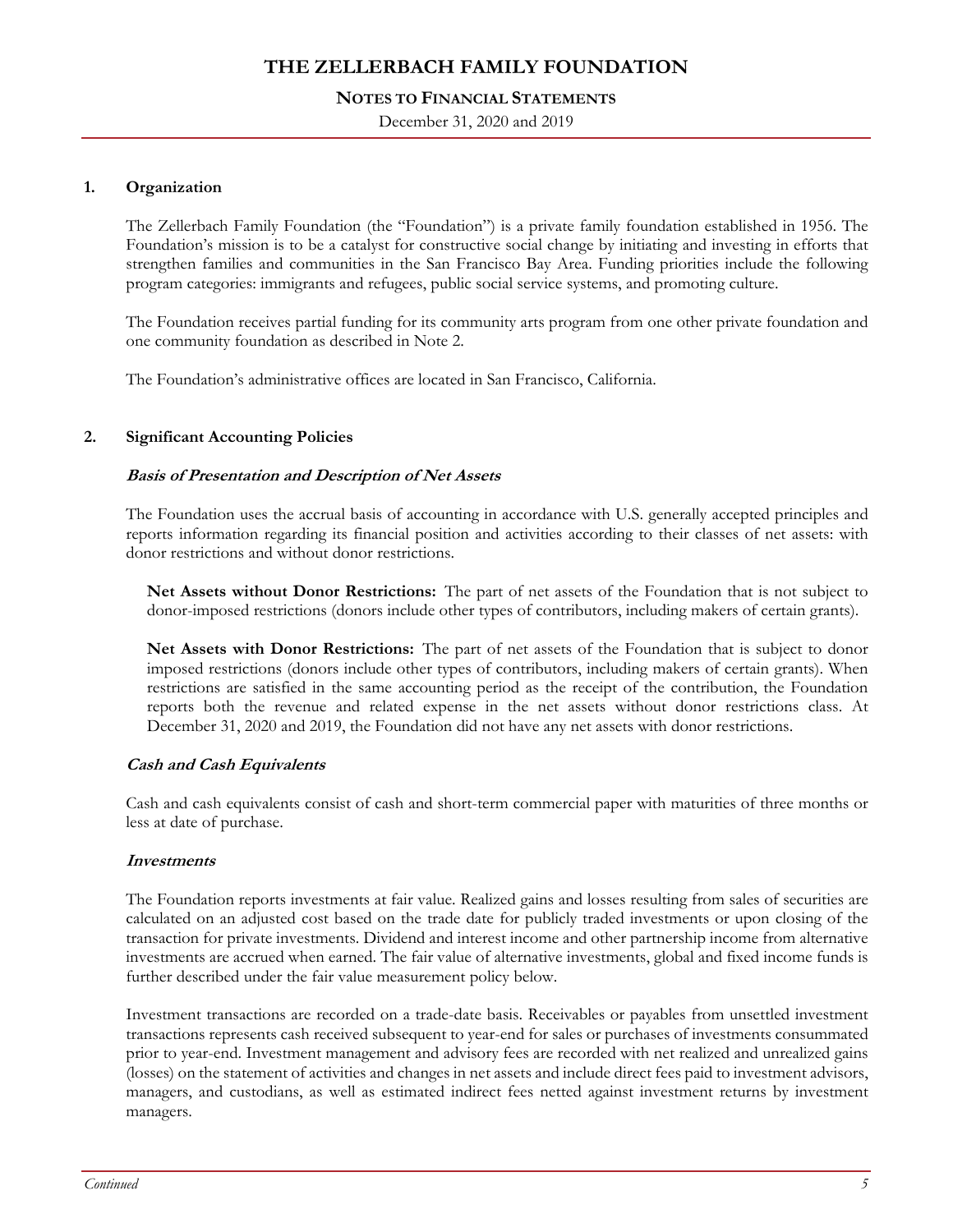### **NOTES TO FINANCIAL STATEMENTS**

December 31, 2020 and 2019

#### **2. Significant Accounting Policies**, continued

#### **Investments**, continued

Investments, in general, are exposed to various risks, such as interest rate risk, credit risk, and overall market volatility. Due to the level of risk associated with certain investments, it is reasonably possible that changes in the values of investments will occur in the near term and that such changes could materially affect the amounts reported in the financial statements.

#### **Fair Value Measurements**

The Foundation carries certain assets and liabilities at fair value. Fair value is defined as the price that would be received to sell an asset or paid to transfer liability in an orderly transaction between market participants at the measurement date.

Fair value measurement standards also require the Foundation to classify these financial instruments into a threelevel hierarchy, based on the priority of inputs to the valuation technique. The Foundation classifies its financial assets and liabilities according to three levels, and maximizes the use of observable inputs and minimizes the use of unobservable inputs when measuring fair value.

*Level 1* – Quoted prices are available in active markets for identical investments as of the reporting date, without adjustment. This category includes active exchange traded money market funds, actively managed fixed income, and equity securities whose values are based on quoted market prices.

*Level 2* – Pricing inputs, including broker quotes, are generally those other than exchange quoted prices in active markets, which are either directly or indirectly observable as of the reporting date, and fair value is determined through the use of models or other valuation methodologies.

*Level 3* – Pricing inputs are unobservable and include situations where there is little, if any, market activity for the investment.

In addition, the Foundation reports certain investments using the Net Asset Value ("NAV") per share as determined by investment managers under the so-called "practical expedient." The practical expedient allows net asset value per share to represent fair value for reporting purposes when the criteria for using this method are met.

#### **Property and Equipment**

The Foundation capitalizes all acquisitions for property and equipment in excess of \$500. Equipment and furnishings are stated at cost and depreciated over three to seven years using the straight-line method. Leasehold improvements are stated at cost and are amortized over the remaining life of the lease.

#### **Grants**

Grants are expensed when the unconditional promise to give is approved by the Board of Directors. Grants are authorized subject to certain restrictions, and failure of the recipients to meet these restrictions may result in cancellations or refunds. Grant refunds are recorded as a reduction of grant expense at the time the grant is refunded to the Foundation. Conditional grants are recognized as grant expense in the period in which the recipient meets certain criteria or barriers.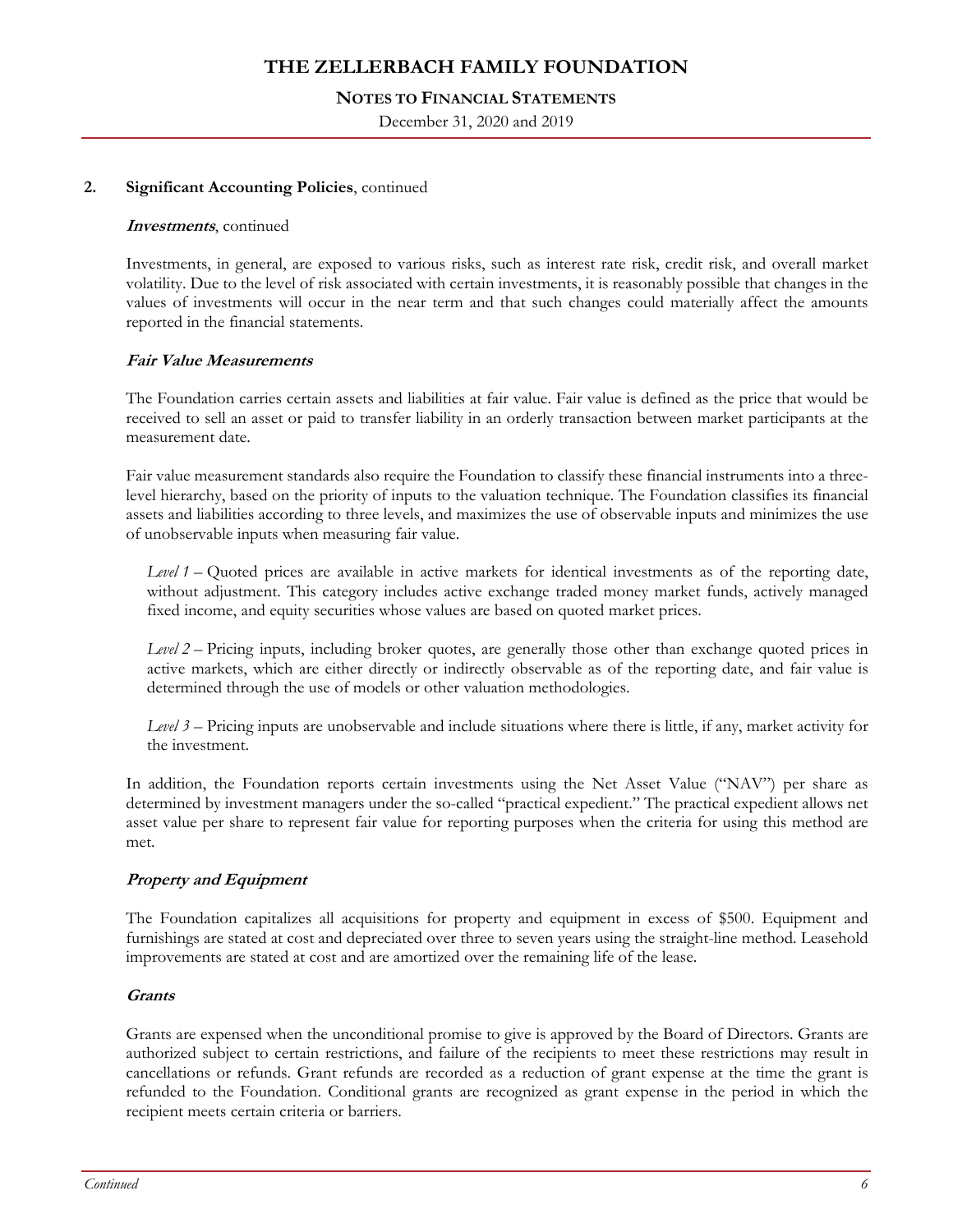## **NOTES TO FINANCIAL STATEMENTS**

December 31, 2020 and 2019

### **2. Significant Accounting Policies**, continued

### **Community Arts Program**

The Foundation is participating in and administering a collaborative funding initiative with other organizations to support the community arts program to ensure the availability of a wide variety of art experiences, to promote multicultural community art, encourage new artists, and improve the capacity to perform and develop new audiences. Only 501(c)(3) organizations are eligible for grants. The Foundation records amounts received and paid on behalf of the other participating charities or foundations as agency transactions. Therefore, no revenue or expense is recorded for the amounts received from the other participating foundations or for their share of the grants. During 2019, the Foundation also received support for this program from a community foundation, which is recorded as support and grant expense on the statement of activities and changes in net assets.

## **Excise and Income Taxes**

The Foundation is a private foundation and is exempt from federal income taxes under Section  $501(c)(3)$  of the Internal Revenue Code and from California franchise and/or income taxes under Section 23701(d) of the Revenue and Taxation Code. In addition, the Foundation may be subject to tax on unrelated business income, if any, generated by its investments.

The Foundation is subject to federal excise tax on its investment income. A provision for federal excise tax is accrued. Deferred taxes are recorded on the unrealized gain on investments (see Note 7).

In December 2019, the Consolidated Appropriations Act (the "2020 Act") was enacted. The 2020 Act includes a number of changes to existing U.S. tax laws that impact the Foundation, most notably a flat excise tax of 1.39% will be applied to net investment income for tax years beginning after December 31, 2019. The deferred federal excise tax liability was adjusted from a 2% rate to a 1.39% rate as of December 31, 2019, to reflect the changes from the 2020 Act (see Note 7).

## **Functional Expense Allocations**

Expenses are recorded as attributable to either grant support or administrative functions whenever possible. However, certain categories of expense are attributable to more than one function and therefore must be allocated on a reasonable basis. Salaries, benefits, occupancy and depreciation expenses are allocated on the basis of time and effort estimates made by the Foundation's management.

## **Leases**

The Foundation determines if an arrangement is a lease at inception. The operating lease is included in right of use ("ROU") assets on the statement of financial position.

ROU assets represent the right to use an underlying asset for the lease term and lease liabilities represent the obligation to make lease payments arising from the lease. ROU assets and liabilities are recognized at commencement date based on the present value of lease payments over the lease term. As the lease does not provide an implicit rate, a risk-free discount rate is used and determined using a period comparable with that of the lease term. The ROU asset also includes any lease payments made and excludes lease incentives. Lease expenses for lease payments is recognized on a straight-line basis over the lease term. The Foundation elected the practical expedient as specified in FASB ASC 842-10-65-1(f), which allows the Foundation to not reassess the lease classification for any expired or existing leases.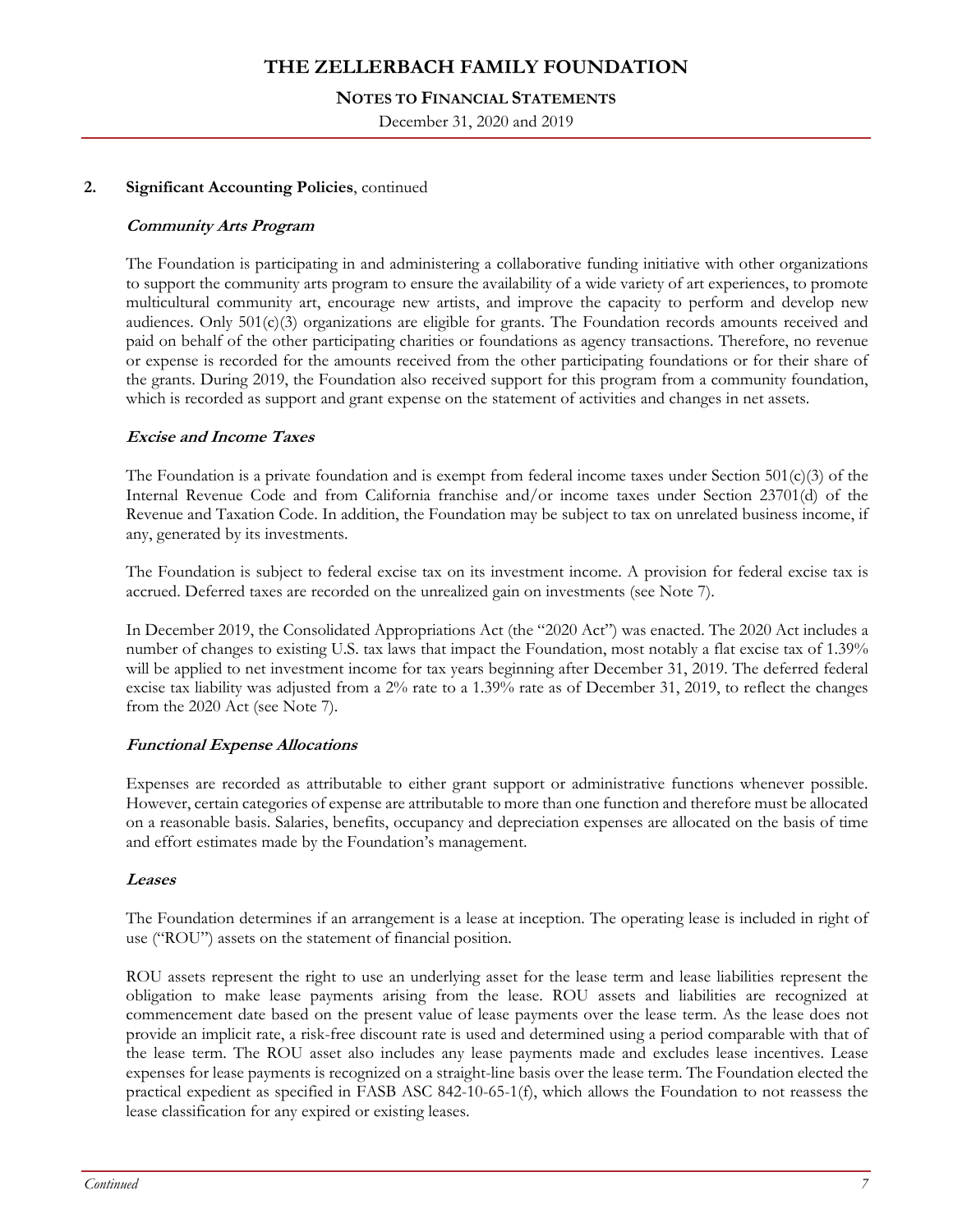**NOTES TO FINANCIAL STATEMENTS**

December 31, 2020 and 2019

#### **2. Significant Accounting Policies**, continued

#### **Use of Estimates**

The preparation of financial statements in conformity with accounting principles generally accepted in the United States of America requires management to make estimates and assumptions. Those estimates and assumptions affect the reported amounts of assets and liabilities at the date of the financial statements and the reported amounts of revenue and expenses during the reporting period. Actual results could differ from those estimates.

### **Change in Accounting Principle**

In June 2018, the Financial Accounting Standards Board ("FASB") issued Accounting Standards Update ("ASU") 2018-08, *Clarifying the Scope of the Accounting Guidance for Contributions Received and Contributions Made*. This update changed the criteria for determining whether a contribution is conditional from a probability-based approach to one focused on barriers in an arrangement. For nonpublic entities making contributions, the ASU is effective for annual reporting periods after December 15, 2019 with early adoption permitted. The Foundation has adopted ASU 2018-08, as a resource provider, for the year ended December 31, 2020. The adoption of ASU 2018-08 had no impact on the Foundation's financial statements.

### **3. Investments**

Investments at December 31, 2020 and 2019, consist of the following:

|                                                    | 2020                           | 2019                          |
|----------------------------------------------------|--------------------------------|-------------------------------|
| Domestic equities and funds<br>Global equity funds | 15,675,471<br>\$<br>35,346,658 | 18,892,879<br>S<br>27,906,751 |
| Emerging market funds                              | 12,451,417                     | 12,138,992                    |
| Private investments                                | 46,237,201                     | 39, 102, 128                  |
| Multi-strategy hedge funds                         | 21,802,184                     | 19,186,488                    |
| Inflation protection funds                         | 6,805,032                      | 6,945,038                     |
| Fixed income funds                                 | 13,625,737                     | 17,272,575                    |
|                                                    | 151,943,700                    | 141,444,851                   |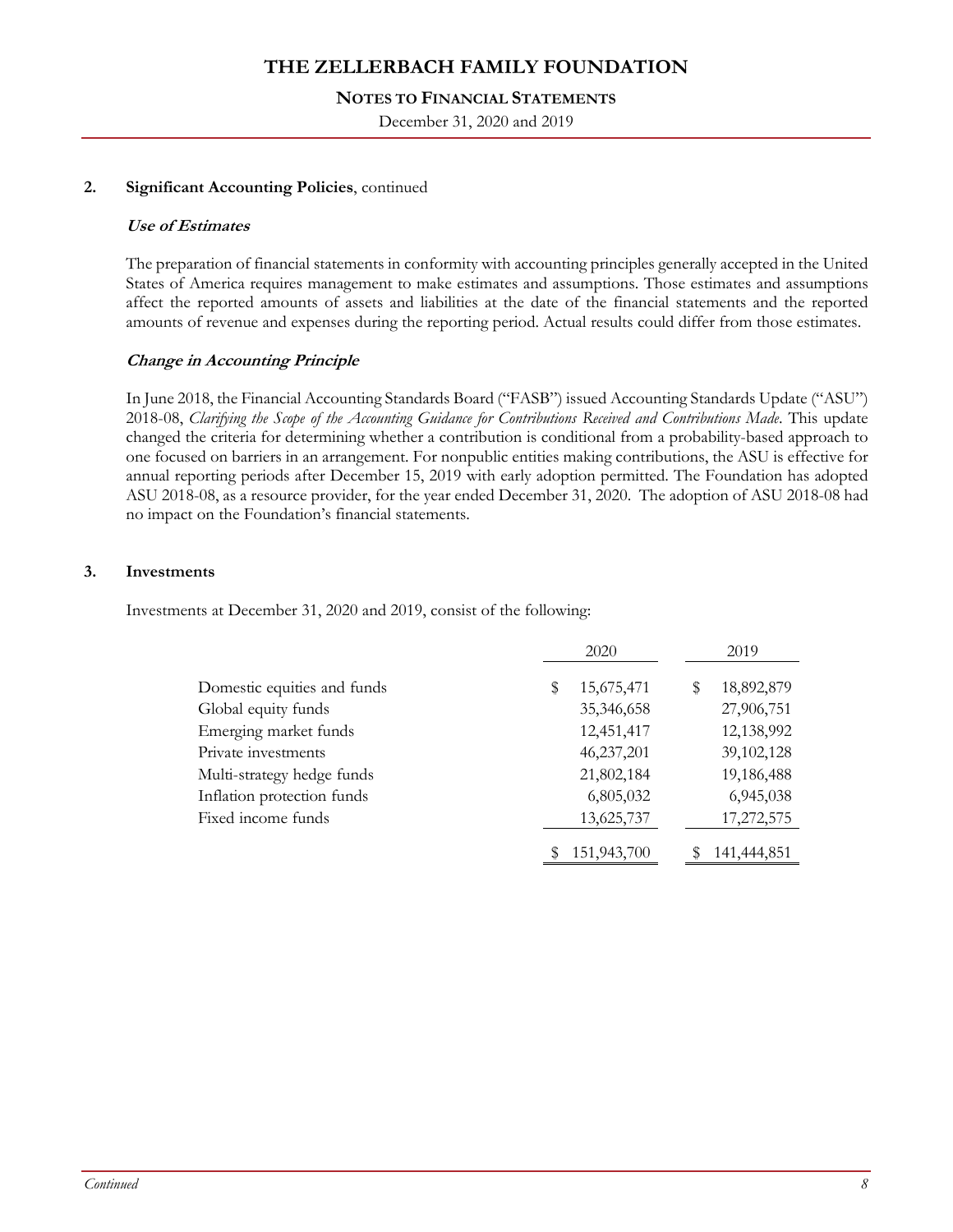### **NOTES TO FINANCIAL STATEMENTS**

December 31, 2020 and 2019

### **4. Fair Value Measurement and Net Asset Value Disclosure**

### **Fair Value Disclosure**

The table below presents the balances of assets measured at fair value on a recurring basis at December 31, 2020:

|                                 | Total             | Level 1 |            | <b>NAV</b>        |  |
|---------------------------------|-------------------|---------|------------|-------------------|--|
| Cash equivalents:               |                   |         |            |                   |  |
| Money market fund               | \$<br>4,971,963   | \$      | 4,971,963  | \$                |  |
| Investments:                    |                   |         |            |                   |  |
| Global equity funds:            |                   |         |            |                   |  |
| Emerging markets                | \$<br>1,555,397   | \$      | 1,555,397  | \$                |  |
| Inflation protection funds:     |                   |         |            |                   |  |
| Domestic real estate equity     | 1,476,522         |         | 1,476,522  |                   |  |
| Marketable natural resources    | 3,206,334         |         | 3,206,334  |                   |  |
| Fixed income funds:             |                   |         |            |                   |  |
| Domestic bonds                  | 4,222,320         |         | 4,222,320  |                   |  |
| Domestic equities and funds:    |                   |         |            |                   |  |
| U.S. long/short equity exposure | 10,242,218        |         | 3,917,838  | 6,324,380         |  |
| U.S. small cap                  | 5,433,254         |         |            | 5,433,254         |  |
| Global equity funds:            |                   |         |            |                   |  |
| Global equity                   | 15,775,073        |         |            | 15,775,073        |  |
| International equity            | 19,571,585        |         |            | 19,571,585        |  |
| Emerging markets                | 10,896,020        |         |            | 10,896,020        |  |
| Private investment funds:       |                   |         |            |                   |  |
| Venture capital/private equity  | 37,886,754        |         |            | 37,886,754        |  |
| Private real estate/hard assets | 8,350,447         |         |            | 8,350,447         |  |
| Multi-strategy hedge funds      | 21,802,184        |         |            | 21,802,184        |  |
| Inflation protection funds:     |                   |         |            |                   |  |
| Private natural resources       | 2,122,176         |         |            | 2,122,176         |  |
| Fixed income funds:             |                   |         |            |                   |  |
| U.S. Government bonds           | 9,403,416         |         |            | 9,403,416         |  |
| Total investments               | \$<br>151,943,700 | \$      | 14,378,411 | \$<br>137,565,289 |  |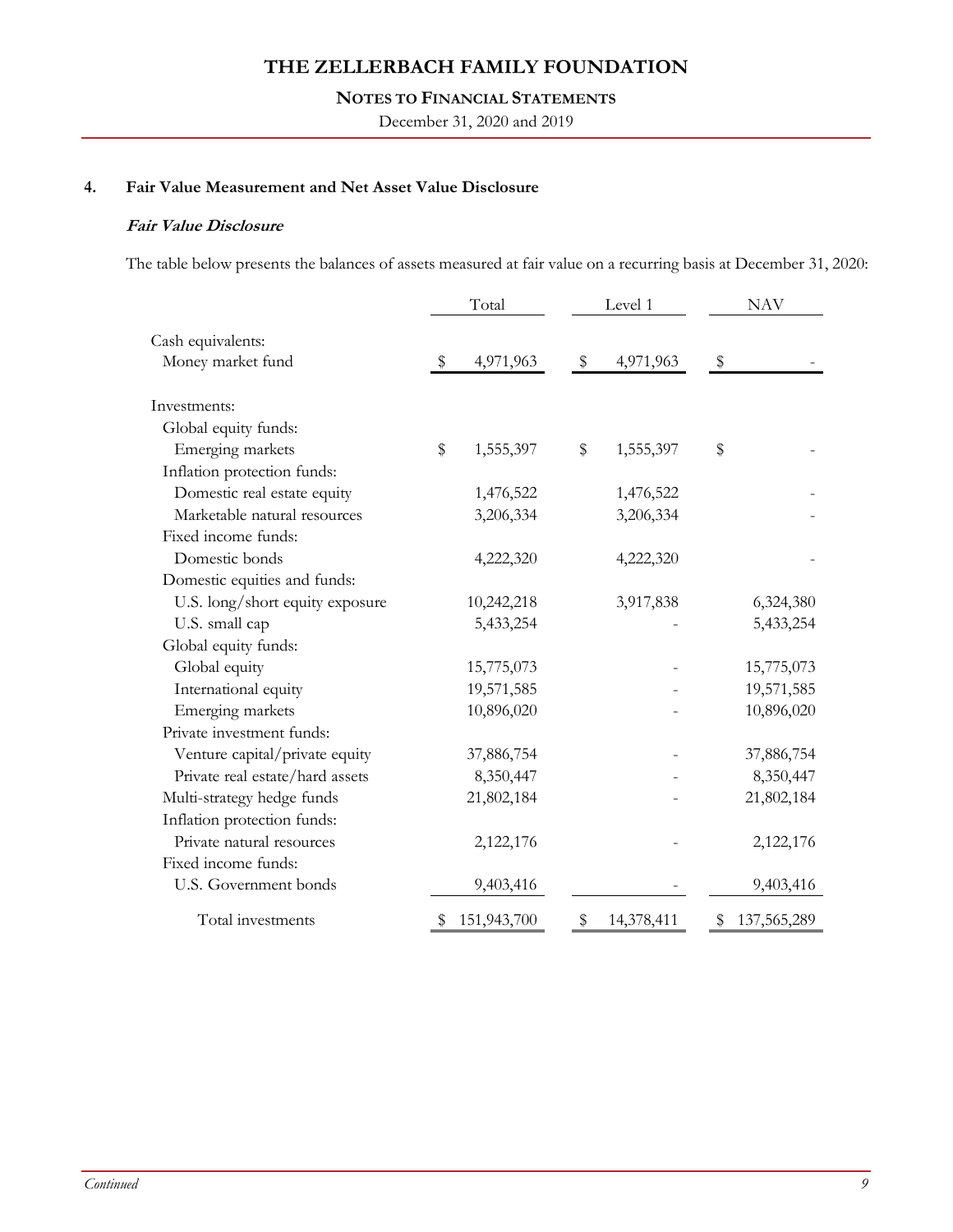### **NOTES TO FINANCIAL STATEMENTS**

December 31, 2020 and 2019

### **4. Fair Value Measurement and Net Asset Value Disclosure**, continued

### **Fair Value Disclosure**, continued

The table below presents the balances of assets measured at fair value on a recurring basis at December 31, 2019:

|                                 | Total             | Level 1          | <b>NAV</b>        |
|---------------------------------|-------------------|------------------|-------------------|
| Investments:                    |                   |                  |                   |
| Global equity funds:            |                   |                  |                   |
| Emerging markets                | 2,810,315         | \$<br>2,810,315  | \$                |
| Inflation protection funds:     |                   |                  |                   |
| Domestic real estate equity     | 1,613,896         | 1,613,896        |                   |
| Marketable natural resources    | 2,486,501         | 2,486,501        |                   |
| Fixed income funds:             |                   |                  |                   |
| Domestic bonds                  | 3,856,224         | 3,856,224        |                   |
| Domestic equities and funds:    |                   |                  |                   |
| U.S. large cap                  | 3,836,414         | 3,836,414        |                   |
| U.S. long/short equity exposure | 9,581,984         | 4,409,000        | 5,172,984         |
| U.S. small cap                  | 5,474,480         |                  | 5,474,480         |
| Global equity funds:            |                   |                  |                   |
| Global equity                   | 11,266,208        |                  | 11,266,208        |
| International equity            | 14,766,416        |                  | 14,766,416        |
| International small cap         | 1,874,128         |                  | 1,874,128         |
| Emerging markets                | 9,328,677         |                  | 9,328,677         |
| Private investment funds:       |                   |                  |                   |
| Venture capital/private equity  | 30,284,019        |                  | 30,284,019        |
| Private real estate/hard assets | 8,818,109         |                  | 8,818,109         |
| Multi-strategy hedge funds      | 19,186,488        |                  | 19,186,488        |
| Inflation protection funds:     |                   |                  |                   |
| Private natural resources       | 2,844,642         |                  | 2,844,642         |
| Fixed income funds:             |                   |                  |                   |
| U.S. Government bonds           | 13,416,350        |                  | 13,416,350        |
| Absolute return                 |                   |                  |                   |
| Total investments               | 141,444,851<br>\$ | 19,012,350<br>\$ | 122,432,501<br>\$ |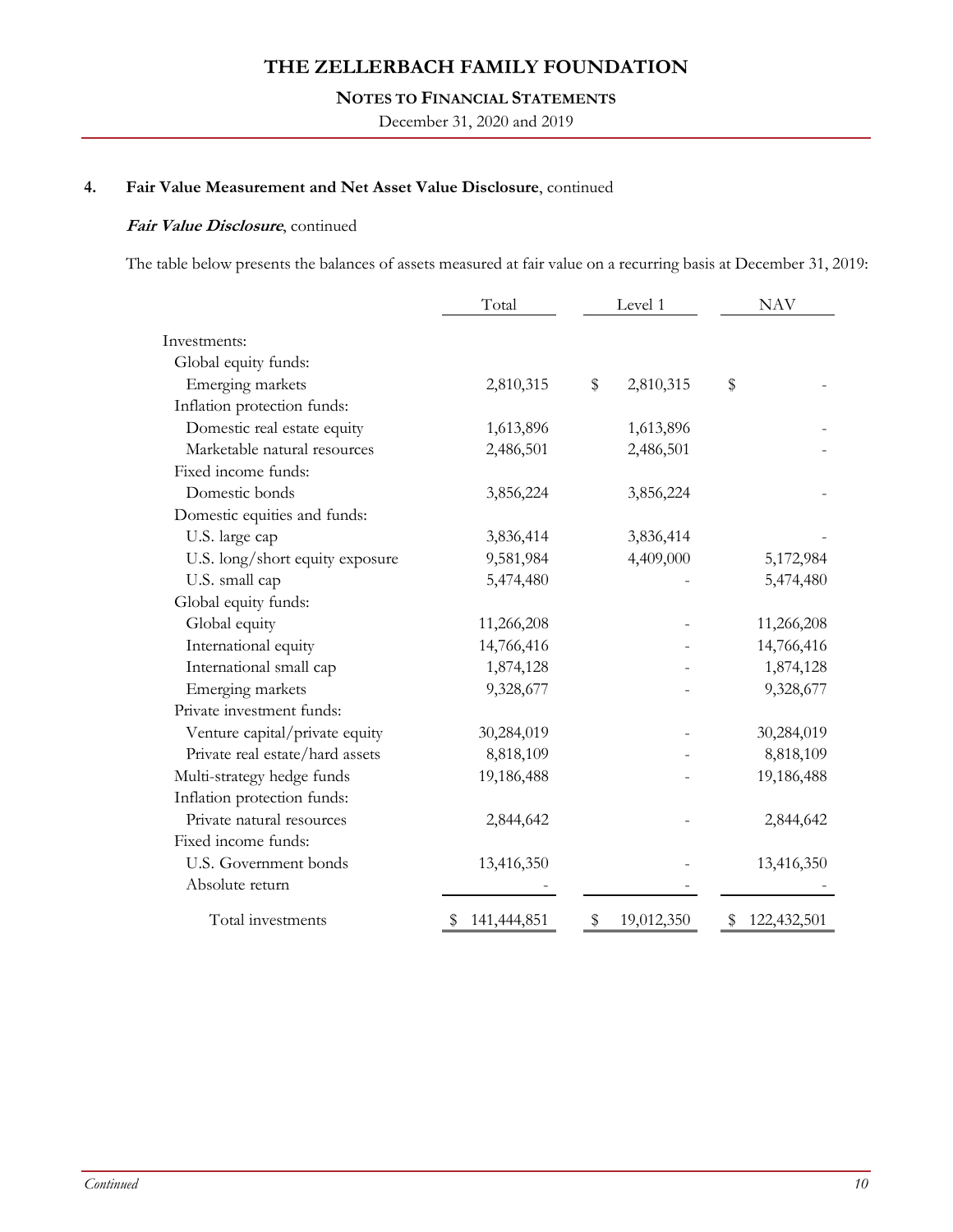#### **NOTES TO FINANCIAL STATEMENTS**

December 31, 2020 and 2019

#### **4. Fair Value Measurement and Net Asset Value Disclosure**, continued

#### **Net Asset Value Disclosure**

The Foundation uses the NAV as a practical expedient to determine the fair value of all the underlying investments which do not have readily determinable fair value and prepare their financial statements consistent with the measurement principles of an investment company or have the attributes of an investment company. The following table lists investments by major category as of December 31, 2020 and 2019:

|                                     |                    | 2020 |             | 2019               |   |             |                                                  |                  |
|-------------------------------------|--------------------|------|-------------|--------------------|---|-------------|--------------------------------------------------|------------------|
| Strategies                          | Number<br>of Funds |      | Valuation   | Number<br>of Funds |   | Valuation   | Redemption<br>Frequency                          | Notice<br>Period |
| Equity funds:                       |                    |      |             |                    |   |             |                                                  |                  |
| Global and domestic equity (a)      | 7                  | \$   | 45,788,615  | 8                  | S | 42,290,456  | Monthly                                          | $6-30$ days      |
| Non-redeemable global equity (b)    | 3                  |      | 12,211,699  | $\mathbf{2}$       |   | 5,592,437   | (b)                                              | (b)              |
| Alternative equity funds:           |                    |      |             |                    |   |             |                                                  |                  |
| Venture capital/private equity (c)  | 33                 |      | 37,652,964  | 33                 |   | 30,284,019  | N/A                                              | N/A              |
| Private real estate/hard assets (d) | 10                 |      | 8,584,235   | 9                  |   | 8,818,109   | N/A                                              | N/A              |
| Multi-strategy hedge:               |                    |      |             |                    |   |             |                                                  |                  |
| Redeemable (e)                      | 3                  |      | 20,307,138  | 3                  |   | 18,351,816  | Quarterly/<br>Redemptions<br>scheduled into 2023 | 60 days          |
| Nonredeemable (f)                   | $\mathbf{1}$       |      | 1,495,046   | 2                  |   | 834,672     | (f)                                              | (f)              |
| Inflation protection funds:         |                    |      |             |                    |   |             |                                                  |                  |
| Private natural resources (g)       | 2                  |      | 2,122,176   | $\mathbf{2}$       |   | 2,844,642   | N/A                                              | N/A              |
| Fixed income fund:                  |                    |      |             |                    |   |             |                                                  |                  |
| U.S. Government bonds (h)           |                    |      | 9,403,416   |                    |   | 13,416,350  | Daily                                            | 2 days           |
| Total                               | 60                 | S    | 137,565,289 | 60                 | S | 122,432,501 |                                                  |                  |

- a) This strategy seeks to obtain long-term returns through pooled funds invested in domestic, international, and global equities.
- b) This strategy includes a Chinese equities fund with a two and one half-year lockup period that ends in August 2021 and a European equities fund with two year lockup periods than end in February 2021 and June 2023. Unfunded commitments for the Chinese fund were \$700,000 for 2019.
- c) Venture capital and private equity funds invest in various companies, both domestic and international. These funds (except for two) are fund of funds, partnerships typically have a legal life span of 10–12 years with very limited redemption rights for the Limited Partners. Liquidity is expected in the form of distributions from the funds when the underlying assets are sold. It is estimated that the underlying assets will be redeemed over the next 12 years. Unfunded commitments were \$10,623,380 and \$9,450,868 for 2020 and 2019, respectively.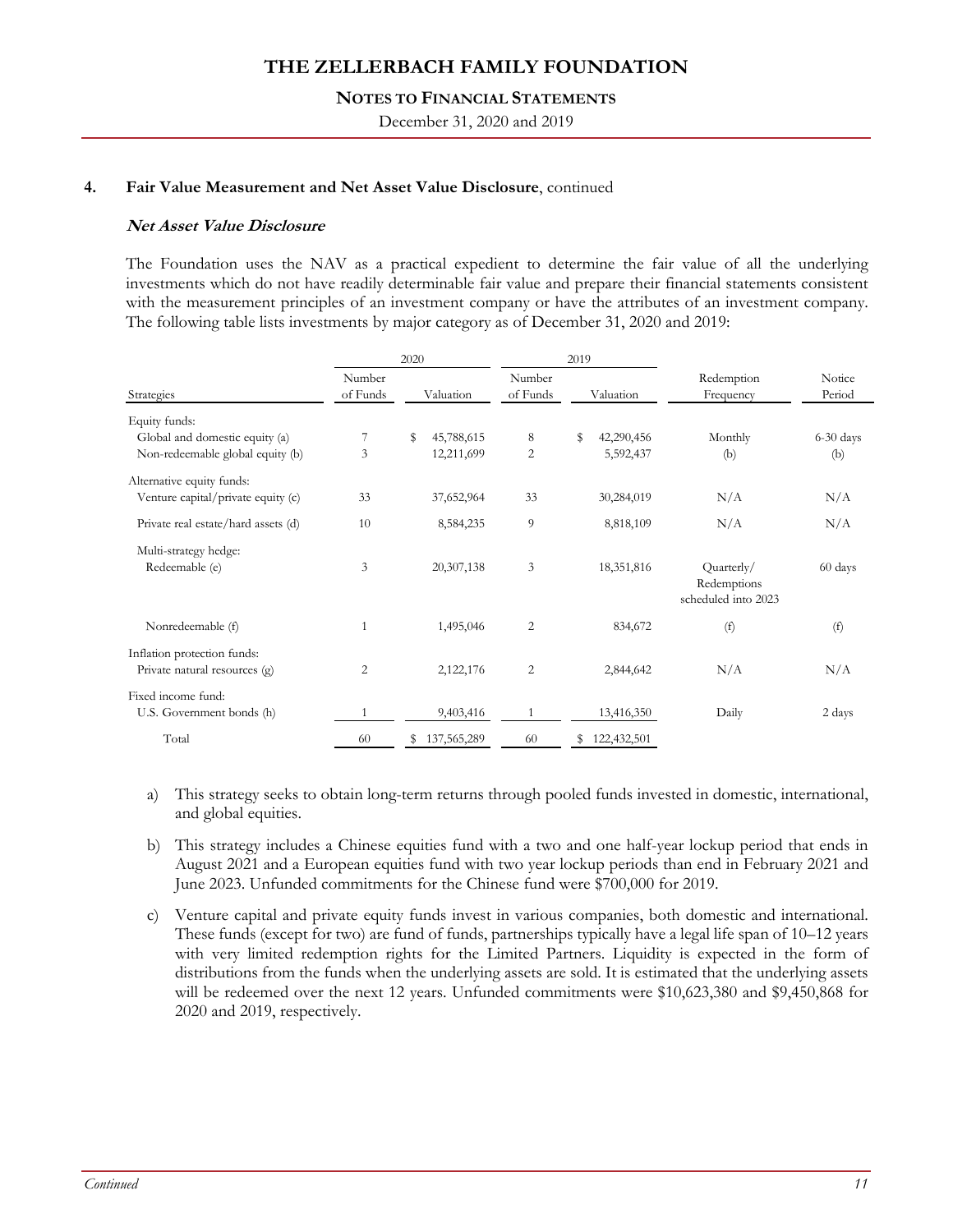### **NOTES TO FINANCIAL STATEMENTS**

December 31, 2020 and 2019

#### **4. Fair Value Measurement and Net Asset Value Disclosure**, continued

#### **Net Asset Value Disclosure**, continued

- d) This strategy invests in both domestic and international natural resources and real estate funds, six of which are fund of funds and three which are private partnerships. These funds cannot generally be redeemed and liquidity is expected in the form of distributions from the funds when the underlying assets are sold over the life of the partnerships, which is estimated to be over the next 12+ years. Unfunded commitments were \$2,724,786 and \$3,218,723 for 2020 and 2019, respectively.
- e) Redeemable multi-strategy hedge funds include one fund (\$6.6M) that engages primarily in event driven investments and in the securities of issuers that are experiencing financial distress, which is redeemable quarterly. This strategy also includes one fund of funds (\$8.4M) that invests in long/short term offshore hedge funds and one fund of funds (\$5.3M) that invests in long/short and absolute return hedge funds, both of which are in the process of being fully redeemed via quarterly redemptions scheduled through mid-2023.
- f) Non-redeemable multi-strategy hedge funds includes one hedge fund drawdown vehicle with a lockup period of five years from its 2017 commitment date, with unfunded commitments of \$1.1M for 2019.
- g) This strategy invests in royalty interests primarily in natural gas fields in the continental United States. Both funds are in the process of being liquidated, with full cash distribution expected within one year.
- h) This fund invests in intermediate and long-term United States Government bonds.

Subsequent to year-end, the Foundation invested \$3,000,000 in a new long/short equities hedge fund, an additional \$2,000,000 in an existing fixed income fund and an additional \$1,000,000 in existing hedge fund. The Foundation sold all interests, valued at \$1,600,000, in a REIT index fund and sold partial interests, valued at \$1,000,000 in a global equity fund. The Foundation also received scheduled redemptions of \$1,213,107 from a fund of fund hedge fund. Additionally, the Foundation paid capital calls of approximately \$2,400,000 on alternative investment commitments.

## **5. Property and Equipment**

Property and equipment are summarized as follows as of December 31:

|                                                |    | 2020      | 2019       |  |
|------------------------------------------------|----|-----------|------------|--|
| Furniture and fixtures                         | \$ | 156,866   | 152,194    |  |
| Leasehold improvements                         |    | 414,345   | 414,345    |  |
|                                                |    | 571,211   | 566,539    |  |
| Less accumulated depreciation and amortization |    | (303,067) | (227, 749) |  |
| Total                                          |    | 268,144   | 338,790    |  |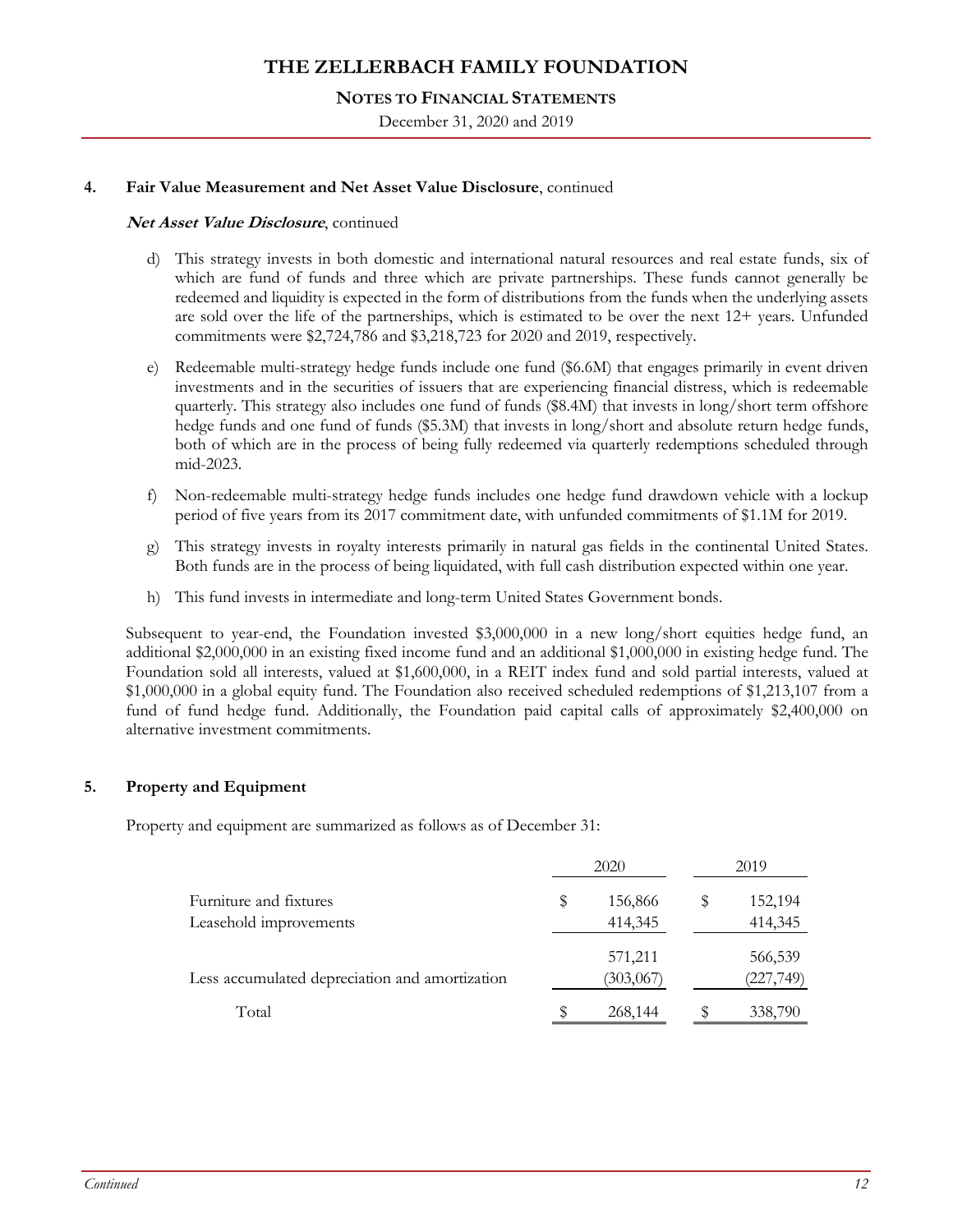## **NOTES TO FINANCIAL STATEMENTS**

December 31, 2020 and 2019

## **6. Liquidity**

The Foundation has a goal to maintain cash and liquid short-term investments on hand at an allocation of at least 2% of total investments, which covers approximately five months of normal operating expenses. In addition, as part of its liquidity management, the Foundation structures its financial assets to be available for regular quarterly rebalancing redemptions that align with the timing of quarterly grant disbursements.

As of December 31, 2020, cash and liquid short-term investments comprised 3% of total investments, another 9% of investments were redeemable on a daily basis and an additional 39% of investments were redeemable on a monthly or quarterly basis. Approximately 48% of investments had liquidity restrictions in excess of one year.

As of December 31, 2019, cash and liquid short-term investments comprised 3% of total investments, another 11% of investments were redeemable on a daily basis and an additional 43% of investments were redeemable on a monthly or quarterly basis. Approximately 43% of investments had liquidity restrictions in excess of one year.

The Foundation's financial assets available within one year of financial statement date for general expenditure are as follows:

|                                                                                          | 2020             | 2019             |
|------------------------------------------------------------------------------------------|------------------|------------------|
| Financial assets, at year end                                                            | 157,960,528<br>S | 142,473,948<br>S |
| Less those unavailable for general expenditures<br>within one year:                      |                  |                  |
| Investments with liquidity restrictions                                                  | (76, 378, 397)   | (60, 559, 298)   |
| Financial assets available to meet cash needs<br>for general expenditures within on year | 81,582,131       | 81,914,650       |

#### **7. Excise and Income Taxes**

In accordance with the applicable provisions of the Internal Revenue Code, the Foundation is a private foundation and qualifies as a tax-exempt organization. Through 2019, private foundations were liable for an excise tax of 2% (1% if minimum payout requirements prescribed by the Internal Revenue Code are met) on net investment income, excluding unrealized gains, as defined. Beginning with the tax year 2020, the excise tax rate for private foundations was changed to 1.39%.

For the years ended December 31, 2020 and 2019, the excise tax rates were 1.39% and 2%, respectively, and estimated tax provisions, both current and deferred, were recorded at the 1.39% rate.

Deferred excise taxes arise primarily from unrealized tax basis gains on investments. As they were historically calculated based on a 2% rate, a one-time downward adjustment of \$155,000 to the Foundation's deferred tax liability was made on December 31, 2019 to reflect the change in rate from 2% to 1.39%.

As of December 31, 2020 and 2019, the Foundation had federal net operating loss carryforwards associated with unrelated business income of approximately \$275,000 and \$200,000, respectively.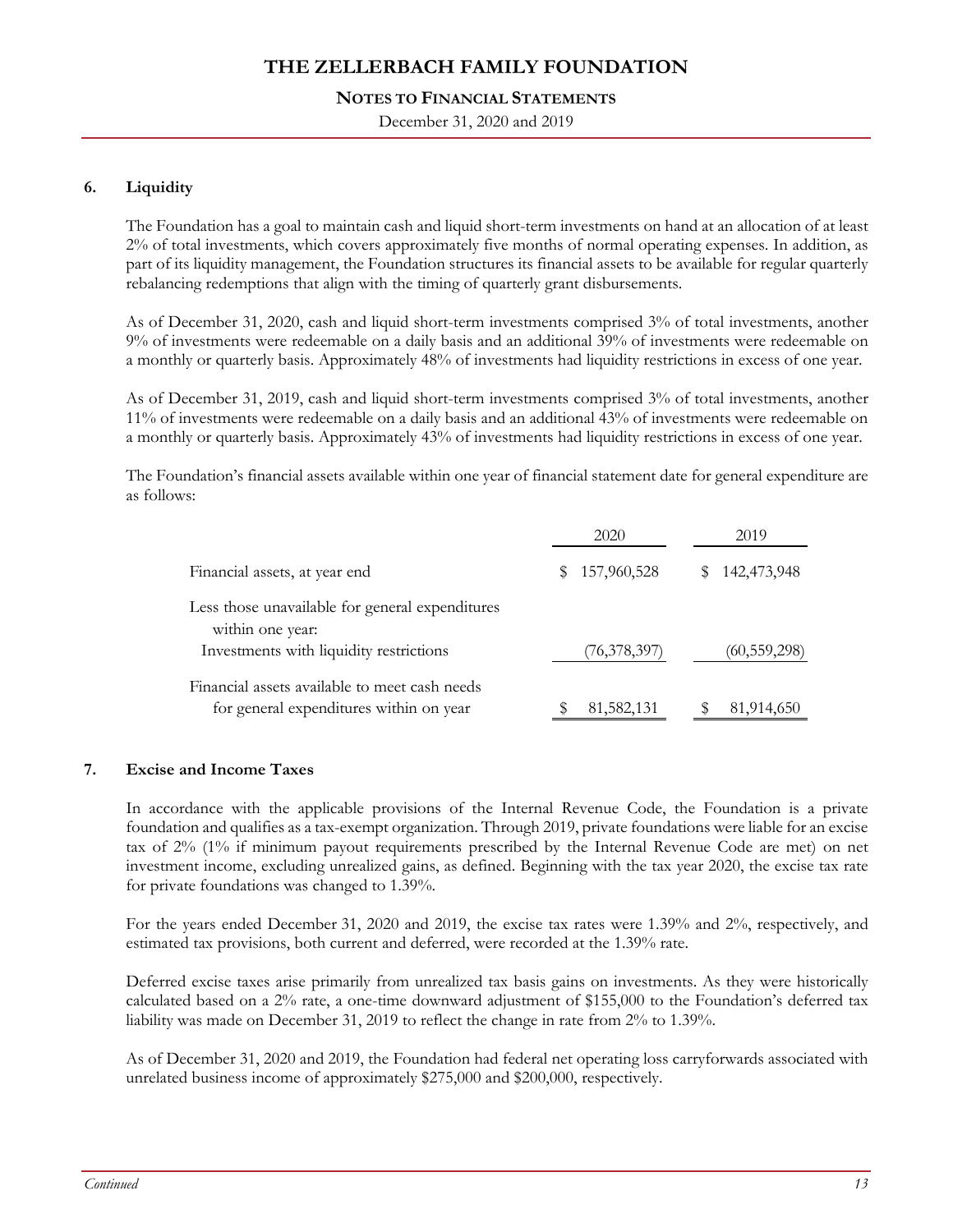## **NOTES TO FINANCIAL STATEMENTS**

December 31, 2020 and 2019

#### **7. Excise and Income Taxes**, continued

The provision for current and deferred federal excise taxes for the years ended December 31, 2020 and 2019 was as follows:

|                             | 2020    |  |         |
|-----------------------------|---------|--|---------|
| Current federal excise tax  | 120,677 |  | 181,938 |
| Deferred federal excise tax | 202,000 |  | 54,000  |
| Total                       | 322,677 |  | 235,938 |

The Foundation is subject to distribution requirements of the Internal Revenue Code. Accordingly, it must distribute within one year after the end of each fiscal year, 5% of the fair value of its investment assets, as defined. The investments includable for the 5% distribution requirement are based on average monthly balances and are exclusive of those assets deemed to be held for charitable activities or other program-related investments. In determining qualifying distributions, grant payments are considered on a cash basis and certain expenses are considered as qualifying distributions. The Foundation complied with the distribution requirements for 2020 and 2019, but has approximately \$1,700,000 and \$2,100,000, respectively, of undistributed income that must be distributed the following year.

## **8. Grants Payable**

Grants are expensed when the unconditional promise to give is approved by the Board of Directors. Total grants payable as of December 31, 2020 and 2019 were \$452,000 and \$565,000, respectively. Grants payable as of December 31, 2020 are expected to be paid in the following year.

## **9. Commitments and Contingencies**

#### **Operating Leases**

The Foundation leases office facilities under a non-cancelable operating lease agreement which expires in September 2024, with an option to extend an additional five years. Maturities of lease liabilities are as follows:

| Year ending December 31: |                 |
|--------------------------|-----------------|
| 2021                     | \$<br>351,110   |
| 2022                     | 361,637         |
| 2023                     | 372,487         |
| 2024                     | 285,605         |
| Total lease payments     | 1,370,839       |
| Less discount            | (89, 839)       |
|                          | \$<br>1,281,000 |

Operating lease cost including common area charges was approximately \$308,000 and \$311,000 for the years ended December 31, 2020 and 2019, respectively.